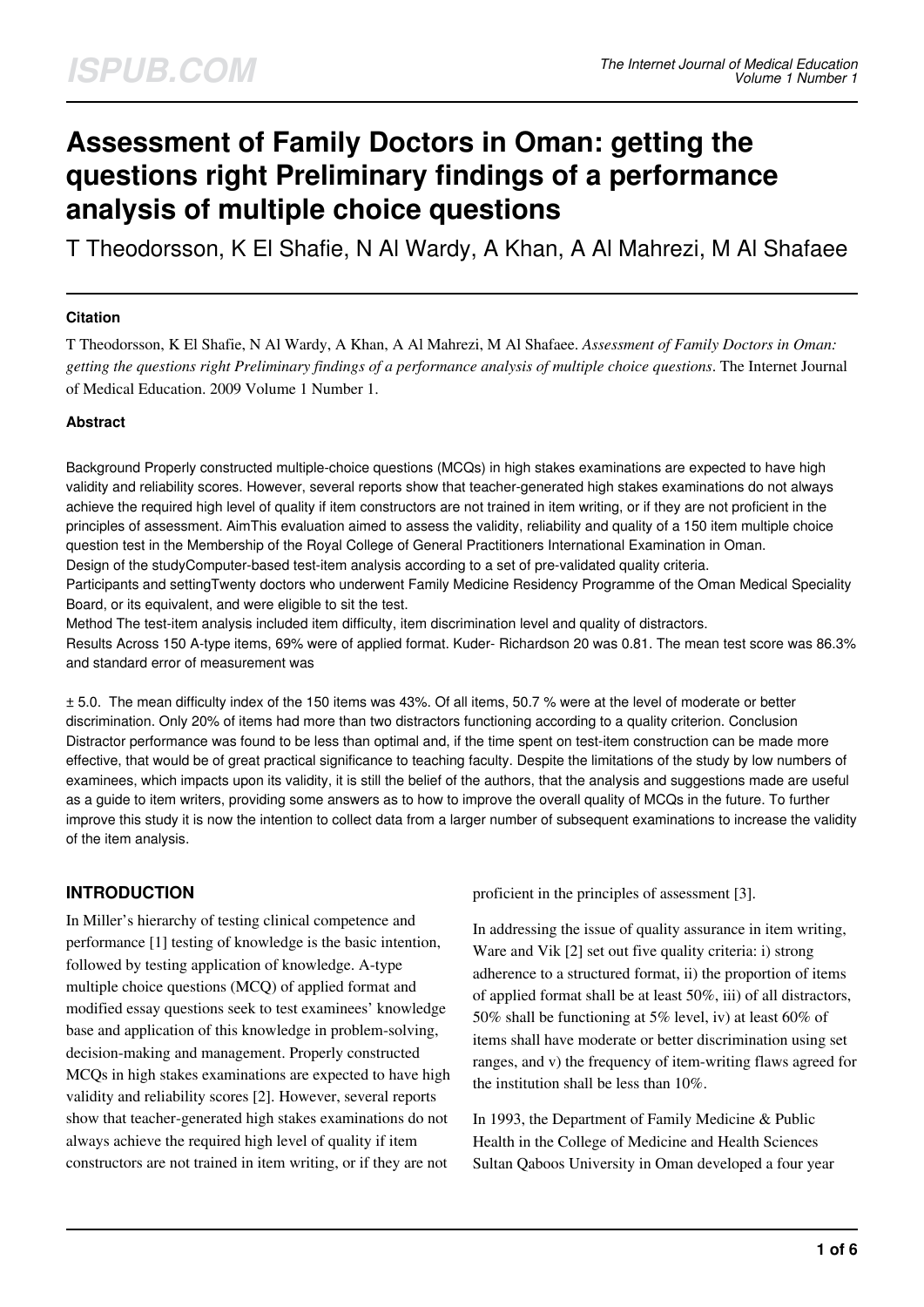residency programme in family medicine under the auspices of the Oman Medical Specialty Board (OMSB). The OMSB organizes and oversees all specialist residency programmes in Oman. In 1998, in collaboration with the Royal College of General Practitioners (RCGP-UK) the OMSB developed the Examination for Membership of the Royal College of General Practitioners International (MRCGP[INT]) with Oman as the first country to pilot this examination in 2001 [4].

In this article, we aim to evaluate the quality of the MCQ test which was one of the test-modules of the MRCGP[INT] examination that took place, in March 2009, in Oman. The purpose is to investigate the difficulty level of the test items and the quality of distractors, in particular.

### **METHODS**

Twenty doctors who underwent the Family Medicine Residency Programme of the Oman Medical Speciality Board (OMSB), or its equivalent, sat a 150 item A-type MCQ test (a single best answer out of five options). The test was part of the endpoint assessment, and the items were, for the first time, constructed entirely by 12 senior faculty members who wrote the questions using the guidelines by the National Board of Medical Examiners in the USA [5]. They were not experts, but had been trained in a series of workshops on item-writing by the International Development Advisor from the RCGP-UK. The test was a pen-and-paper test of two and a half hours' duration. The test aimed to test core knowledge of medical practice in Oman with a main focus on clinical medicine, public health, evidence-based medicine and research methodology.

To improve the content validity of the MCQ test, the content of test-items was matched against the learning objectives and core topics of the curriculum of the Family Medicine Residency Programme. Each test-item focussed on a particular domain, such as diagnosis, investigation, drug treatment etc, and the subject category was selected from the core topics covered in the curriculum.

The 150 test-items were constructed according to a structured format, which was agreed upon by the group, and is depicted in Table 1. In the test paper itself, the examinees were given the theme, the stem, the lead-in question and the options to read. Emphasis was placed on writing MCQs with context-dependent test-items (i.e.with a clinical scenario testing application of knowledge and reasoning).

#### **Figure 1**

Table 1 Structured format of test-items when constructed

| Category              | The clinical system (e.g. cardiovascular for a theme of             |
|-----------------------|---------------------------------------------------------------------|
|                       | palpitations).                                                      |
| Domain                | The domain tested (e.g. diagnosis for a theme of                    |
|                       | palpitations).                                                      |
| <b>Theme</b>          | Allows signposting for candidates without giving away               |
|                       | the answer (e.g. Palpitations or by default it is the<br>category). |
| <b>Stem</b>           | A clinical scenario with just enough information to be              |
|                       | able to select the correct answer.                                  |
| Lead-in-              | Very succinct and clear. Trying not to test negative                |
|                       | knowledge. Trying to get candidates to integrate                    |
| question              | knowledge and make appropriate inferences from the                  |
|                       | information in the stem.                                            |
| <b>Options</b>        | Alphabetical order, short sentences, homogeneous (e.g.              |
|                       | drugs, tests, etc based on the domain tested), avoiding             |
|                       | negatives. Plausible but incorrect distractors.                     |
| <b>Correct answer</b> | Make sure it is correct in light of current knowledge               |
|                       |                                                                     |
| Background            | Provide the evidence base and reference justifying the              |
|                       | correct answer                                                      |

A standard setting exercise was performed by a group of six senior faculty members, some of whom were the test-item writers, using the Angoff procedure augmented by the Hofstee procedure [6]. The passing score was set according to these at 50%. All 150 test-items were included in the marking.

The IDEAL-HK, Hong Kong item analysis software, version 4.0, was used to assess the performance of the 150 MCQ test- items [7]. The item analysis focused on reliability, item difficulty, discriminating power and distractor evaluation. The Kuder-Richardson 20 (KR-20) formula was used as a measure of reliability. A test-item with a difficulty index equal to or above 0.85 was set as being an easy item and a difficulty index equal to or below 0.20 as a difficult item [10].

Discrimination is another important concept for judging the quality of items [11]. We used the point-biserial correlation coefficient, as it is the most appropriate statistical procedure for correlation when one of the variables is a genuine dichotomy (which each item score is, i.e. correct or incorrect) [8]. We used a range reflecting three levels of discrimination power. A discrimination value of below + 0.19 indicates no significant discrimination power, whereas a value equal to or more than  $+0.40$  indicates excellent discrimination. Ware and Vik recommend that at least 60% of items should have moderate or better discrimination (i.e.>  $+ 0.19$  [2].

Distractors were evaluated according to how they were responded to. Various methods exist for evaluating distractor quality. In our analysis we used an evaluation based on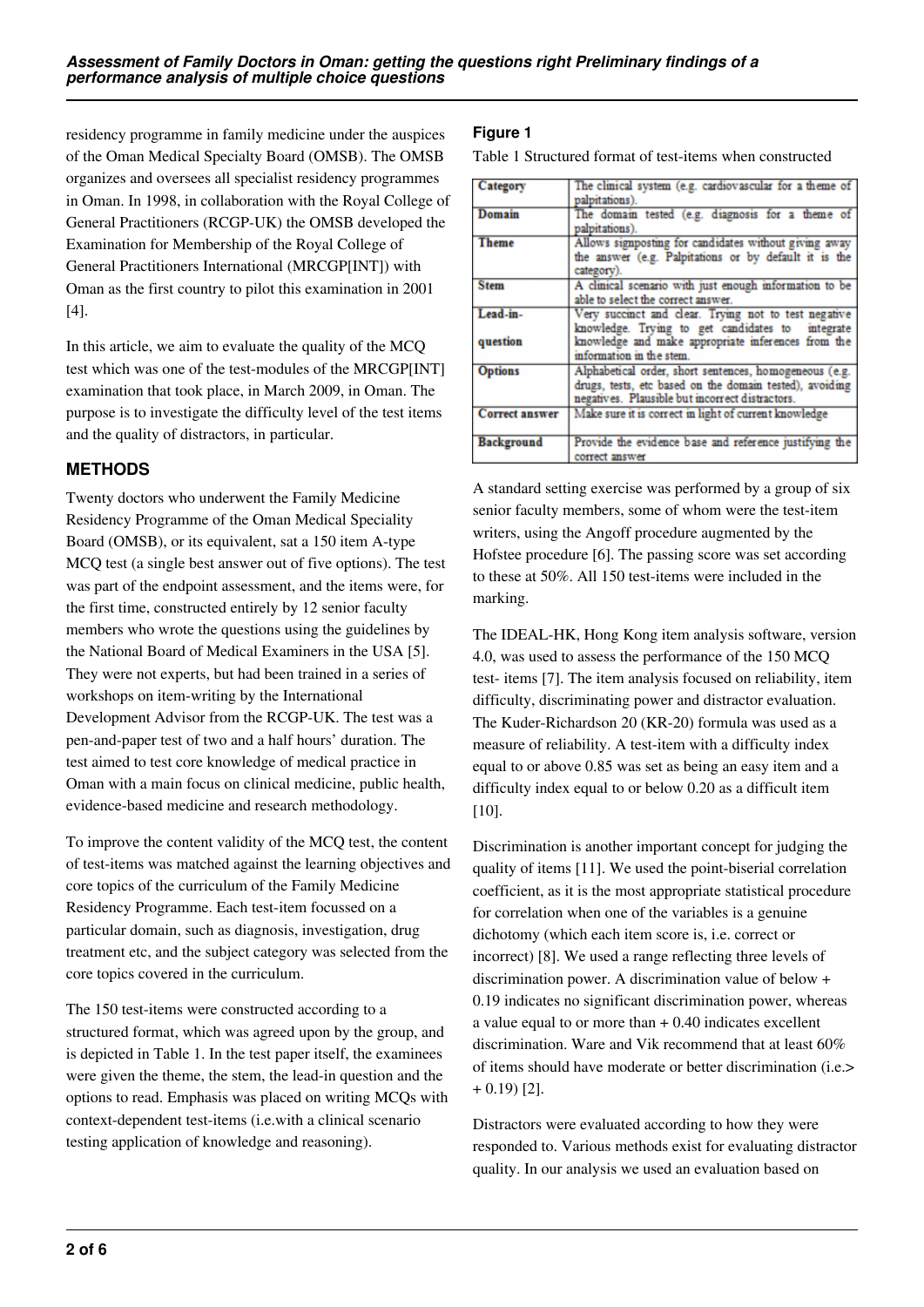response frequency. Non-functioning or poorly performing distractors are usually defined as those that are chosen by less than 5% of examinees (2,3), but, since in our MCQ test the number of examinees was only 20, we chose to use equal to or less than 5%.

# **RESULTS**

The item analysis (Table 2) showed that 104 items (69%) were constructed with a scenario testing applied knowledge, which is in line with the second quality criteria as suggested by Ware and Vik [2]. The Kuder-Richardson reliability coefficient (KR 20) of 0.81 (Table 2) indicates less than excellent reliability given the high stakes nature of our test [9]. The mean test score was 86.3 % and the standard error of measurement was  $\pm$  5.0.

In terms of difficulty, 30 items (20%) had a difficulty index (DI) of at least 0.85 or higher (easy, to too easy). Similarly, 20 items (13%) had DIs equal to or below 0.20 (very difficult). The average DI of the remaining 100 items was 0.55 compared with an average DI of 0.43 for all 150 items. As stated above, all 150 test-items were included in the marking.

### **Figure 2**

Table 2: The general statistics of the item analysis

| Variable                                | Number or %                       |
|-----------------------------------------|-----------------------------------|
| Items                                   | 150                               |
| <b>Examinees</b>                        | 20                                |
| Passing score                           | 50 % (Angoff - Hofstee procedure) |
| Pass rate                               | 85%                               |
| Kuder-Richardson 20                     | 0.81                              |
| Items testing application and reasoning | 104(69%)                          |
| Items testing recall and comprehension  | $46(31\%)$                        |
| Test score mean                         | 86.3%                             |
| S.E. of measurement                     | 5.09                              |

In terms of discrimination, 76 of the items (50.7 %) were at the level of moderate or better discrimination (Table 3), and thus, well below the 60 % level of the fourth quality criterion recommended by Ware and Vik [2].

### **Figure 3**

Table 3: Number of items in each discrimination category

| Variable                                 | Number |
|------------------------------------------|--------|
| 0.40 or above (very good discrimination) | 26     |
| $0.30 - 0.39$ (good)                     | 22     |
| 0.19-0.29 (moderate)                     | 28     |
| $< 0.19$ (poor)                          |        |

Regarding quality of distractors, (Table 4), of the 600 distractors only 284 distractors (47.3%) were functioning, thus not reaching the 50% level of the third quality criterion suggested by Ware and Vik [2]. Nineteen items (12.6%) had no functioning distractor and only 5 items (3.3%) had all

four distractors functioning. Lastly, only 30 items (20%) had more than two distractors functioning (Table 5).

In addition to the results reported above, low-achieving examinees scored better than the high-achieving examinees in 33 items (22%). Of these, all but one had a discrimination index of less than  $+ 0.19$  and 14 of them  $(9.3\%)$  had negative discrimination indices. Thus, of the 150 test-items, about one in five had a very low or non-existent discrimination value.

# **Figure 4**

Table 4: Performance of distractors (out of 600 distractors )

| Variable                           | Number (%)   |  |
|------------------------------------|--------------|--|
| Not selected                       | 200 (33.3 %) |  |
| Selected by one examinee (i.e. 5%) | 116(19.3%)   |  |
| Non-functioning                    | 316(52.6%)   |  |
| Functioning                        | 284 (47.3%)  |  |

### **Figure 5**

Table 5: Functioning distractors per item (out of 150 items)

| Number of distractors | Number of items (%) |  |
|-----------------------|---------------------|--|
|                       | (3.3%)              |  |
| $\frac{Four}{Three}$  | 25(16.6%)           |  |
| $\frac{Two}{One}$     | 51 (34.0%)          |  |
|                       | 50 (33.3%)          |  |
| None                  | 19 (12.6%)          |  |

### **DISCUSSION**

### **SUMMARY OF THE MAIN FINDINGS**

The main findings of our study are fourfold: Firstly, the proportion of test-items testing application of knowledge met the criterion set out by Ware and Vik [2]. Secondly, the average difficulty index of all 150 items in our examination was 43%, which is below a level of 60% regarded as the ideal for 5-option MCQs [10]. Thus, our MCQ test-items can be seen as having been rather difficult and that is reflected by a pass mark of 50% determined by Angoff and Hofstee procedure. Thirdly, the proportion of items with moderate to excellent discrimination power was 50.7 %, and thus short of the 60% criterion set by Ware and Vik [2]. Fourthly, only 20% of test-items had three or more functioning distractors.

## **STRENGTHS AND LIMITATIONS OF THE STUDY**

These findings are based on the responses of the twenty examinees eligible to sit the test. The number of items (150) is not a problem from a psychometric point of view, but the low number of examinees is a problem and that poses a limitation to the validity of our conclusions. A solution to the limitation of our study would be to collect the results of a number of future examinations conducted along similar lines as our present study to enhance the validity of the analysis.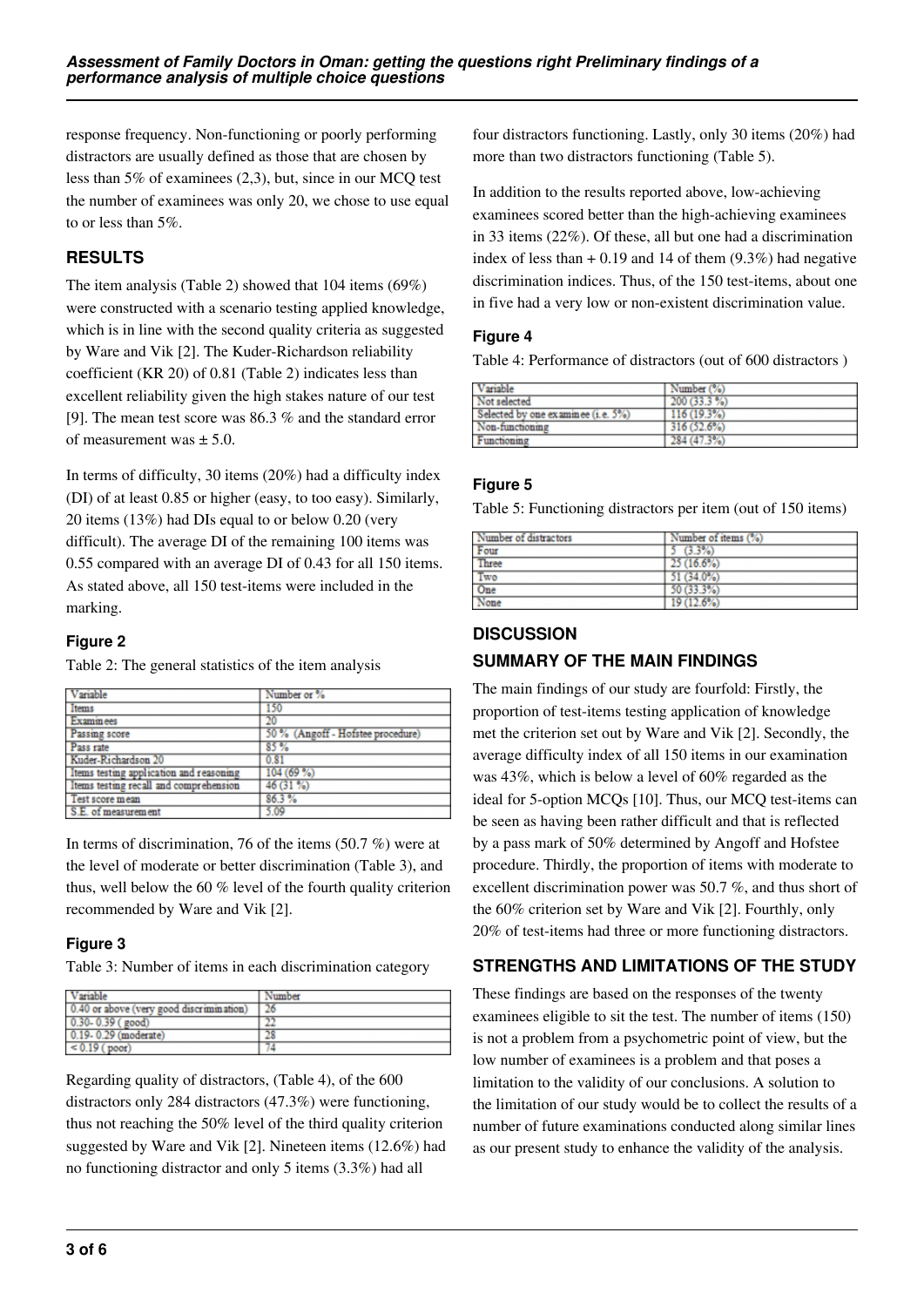On the positive side, about 70% of the test-items were written in the applied format (with scenarios testing application of knowledge and reasoning), thus meeting the second quality criterion by Ware and Vik [2]. Furthermore, 20% of items were found to be easy and may be explained by well instructed, highly trained or highly able examinees. On the other hand 13% of items were difficult and may be explained by lesser able and less well trained examinees [11].

### **COMPARISON WITH EXISTING LITERATURE**

The validity of the finding that only 20 % of our test- items had more than two functioning distractors is compromised by the low number of respondents in our study. However, as comparison, Tarrant et al. evaluated 541 items and found that only 13.8% had more than two functioning distractors [12].

These above-mentioned item-writing flaws are a cause for concern. On the other hand, item writers can expect that 50% or more of the items they write will fail to perform as expected [4]. Difficulties in designing plausible distractors are shared by most item writers constructing A-type MCQs with 4 or 5 options. Therefore, some researchers [11,12, 13] have argued that using MCQs of 3 option format would be just as reliable and valid from a psychometric point of view. Our distractor evaluation results might seem to lend strength to that idea, but again that result is inconclusive given the low number of examinees in our examination.

### **IMPLICATIONS FOR FUTURE ASSESSMENT AND RESEARCH**

The 22% of test-items with discrimination indices of less than + 0.19 or negative, i.e. having very low or non-existent discrimination value, may indicate that those items were either mis-keyed (i.e. the option given, for the markers, as the key answer was not the correct one) or more likely intrinsically ambiguous [9]. This calls for better item construction, and perhaps, more training of item writers [3].

We would like to emphasize the importance of a thoughtful construction of plausible but still incorrect distractors and reinforcement of strong adherence to an agreed structured format of test-items. Evaluating distractor performance in teacher–generated tests is of interest, because the majority of tests that examinees take are teacher-generated and teachers spend a large amounts of time spent on test construction. If the time spent on construction can be made more effective, that would be of great practical significance to teaching

faculty. It is only by carefully dissecting our assessment methods and content, and subjecting ourselves to test-item analysis that we can improve our system. The clarity and sound structure of MCQs is an increasingly important strategic concept in order to improve their validity [14]. There is no place for complacency if our assessment methods are to be used for international verification of competency.

### **HOW THIS FITS IN**

Item writing guides emphasise that the validity of MCQs is enhanced by writing them in an applied format

Our study shows that the construction of MCQs of applied format is much improved by use of a structured format agreed upon by item writers.

Our study confirms the results of others in showing that constructing plausible but incorrect distractors is a difficult task.

Test-item analysis should include quality criteria to guide its interpretation in order to improve item construction, to facilitate decisions on which items to discard as too easy or too difficult and what distractors to replace.

Test-item analysis provides the necessary feedback to item writers to improve their question writing skills and is of no less an importance than proper blueprinting, content validity and item construction.

### **ACKNOWLEDGEMENTS**

The authors are very grateful to, Prof. Raja C. Bandaranayake, International Consultant in Medical Education, Prof. Trevor Gibbs, Consultant in Medical Education & Primary Care,

Dr Adrian Freeman, International Development Advisor, MRCGP[INT] and Dr Ana Marusic, editor in chief Croatian Medical Journal, for kindly reviewing and providing most useful comments on this paper.

### **NOTES ON CONTRIBUTORS**

Thord Theodorsson, MRCGP[INT], Senior Consultant, Dept of Family Medicine & Public Health, College of Medicine and Health Sciences, Sultan Qaboos University, Muscat Oman

Convenor of the MRCGP[INT] MCQ and written paper.

Kawther El Shafie, MRCGP[INT], Acting Consultant Dept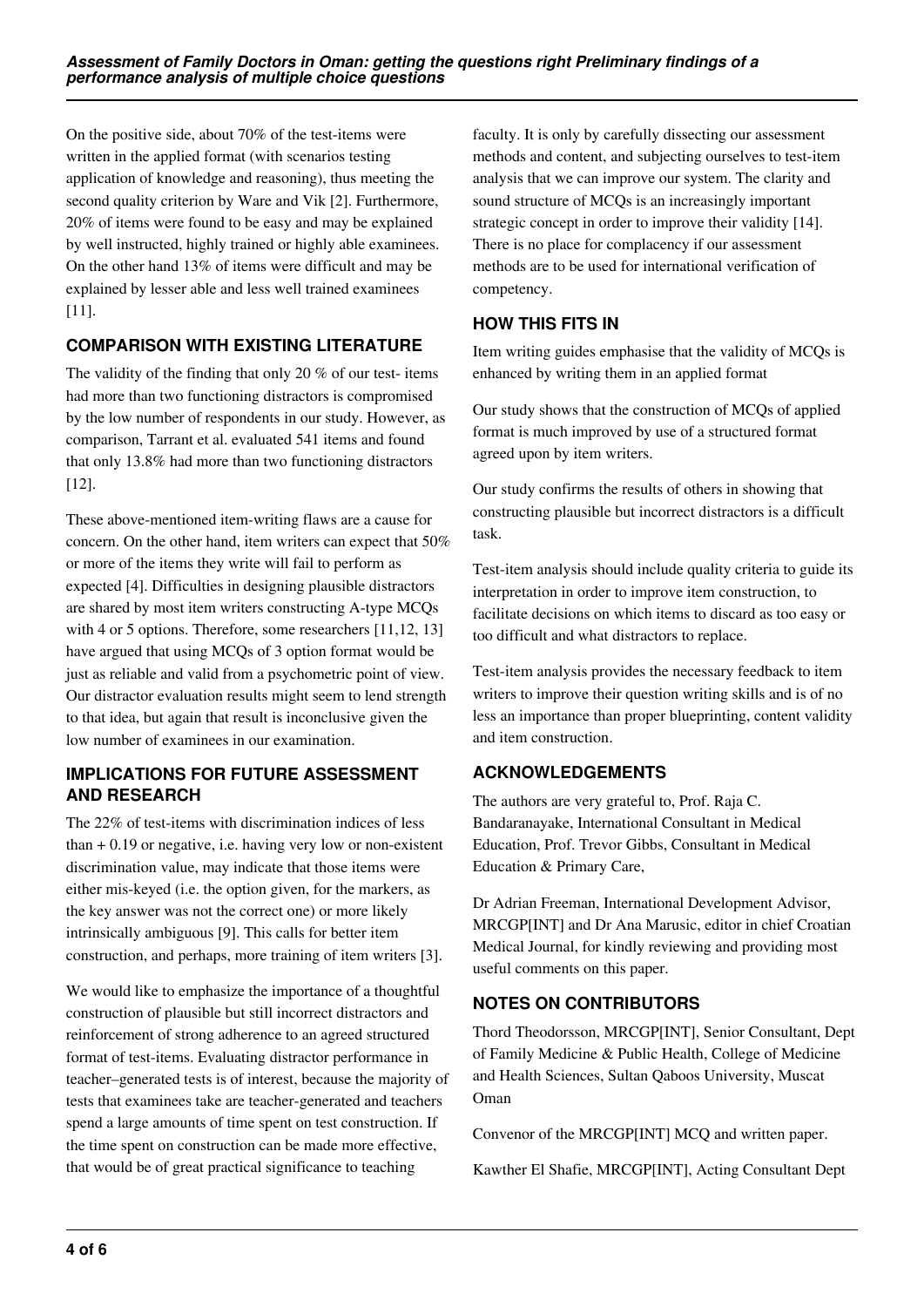of Family Medicine & Public Health, College of Medicine and Health Sciences, Sultan Qaboos University, Muscat Oman

Co-convenor of the MRCGP[INT] MCQ and written paper.

Nadia Al Wardy, Assistant Professor, Head Medical Education Unit, Dept. of Biochemistry, College of Medicine and Health Sciences, Sultan Qaboos University, Muscat Oman.

Anwar Ali Khan, Associate Director, London Deanery GP Department, UK and International Development Advisor, MRCGP[INT] Oman.

Abdulaziz Al Mahrezi, MRCGP[INT], Senior Consultant, Dept of Family Medicine & Public Health, College of Medicine and Health Sciences, Sultan Qaboos University, Muscat Oman

Chairman of the Scientific Committee of the Family Medicine Residency Programme OMSB.

Mohammed Al Shafaee, MRCGP[INT], Assistant professor, Head Dept of Family Medicine & Public Health, College of Medicine and Health Sciences, Sultan Qaboos University, Muscat Oman. Chairman of MRCGP[INT] Examination Committee.

Ethics Committee

Medical Research and Ethics Committee, Sultan Qaboos University. The study does not require the Committee's approval as the primary purpose was as an evaluation.

#### **References**

1. Miller G E: The assessment of clinical skills/ competence/performance. Acad Med; 1990; 65 (Suppl): S63-67

2. Ware J, VIK T: Quality assurance of item writing: During the introduction of multiple choice questions in medicine for high stakes examinations. Medical Teacher; 2009; 31: 238-243

3. Jozefowicz RF, Koeppen BM, Case S, Galbraith R, Swanson D, Glew R: The quality of in-house medical school examinations. Acad Med; 2002; 77:156-161

4. Shafaee M: MRCGP[INT], the Omani Experience. RCGP International Newsletter; 2006; Issue 34, 1-2.

5. Case SM. Swanson DB: Constructing Written Test Questions for the Basic and Clinical Sciences, National Board of Medical Examiners 3rd ed. (revised); 2002. Downloaded from :

http://www.nbme.org/publications/item-writing-manual.html 6. Bandaranayake R: Setting and maintaining standards in multiple choice examinations: AMEE Guide No. 37. Medical Teacher; 2008; 30:836-845

7. Precht C, Hazlett S, Yip J, et al: IDEAL Item Analysis User's Guide for Selected and Constructed Item Formats; 2nd ed.

8. Guilford JP, Fruchter B: Fundamental statistics in psychology and education; 6th ed. McGraw-Hill Book Company; 1978.

9. Hopkins KD: Educational and psychological measurement and evaluation; 8th ed. University of Colarado, Boulder; Allyn and Bacon; 1998.

10. The Division of Instructional Innovation and Assessment. Item analysis. Instructional assessment resources, The University of Texas Austin, accessed at: www.utexas.edu/academic/diia/assessment/iar/students/repor t/itemanalysis.php

11. Haladyna TM: Developing and validating multiplechoice test items; 2nd ed. Lawrence Erlbaum Associates; Publishers. Mahwah; New Jersey; London; 1999.

12. Tarrant M, Ware J, Mohammed AM: An assessment of functioning and non-functioning distracters in multiplechoice questions: a descriptive analysis. BMC Medical Education; 2009; 9:40

13. Vyas R, Supe A: Multiple choice questions: a literature review on the optimal number of options. Natl Med J India; 2008; May-June; 21(3):130-3.

14. McCoubrie P: Improving the fairness of multiple-choice questions: a literature review. Medical Teacher; 2004; 26  $(8): 709-712$